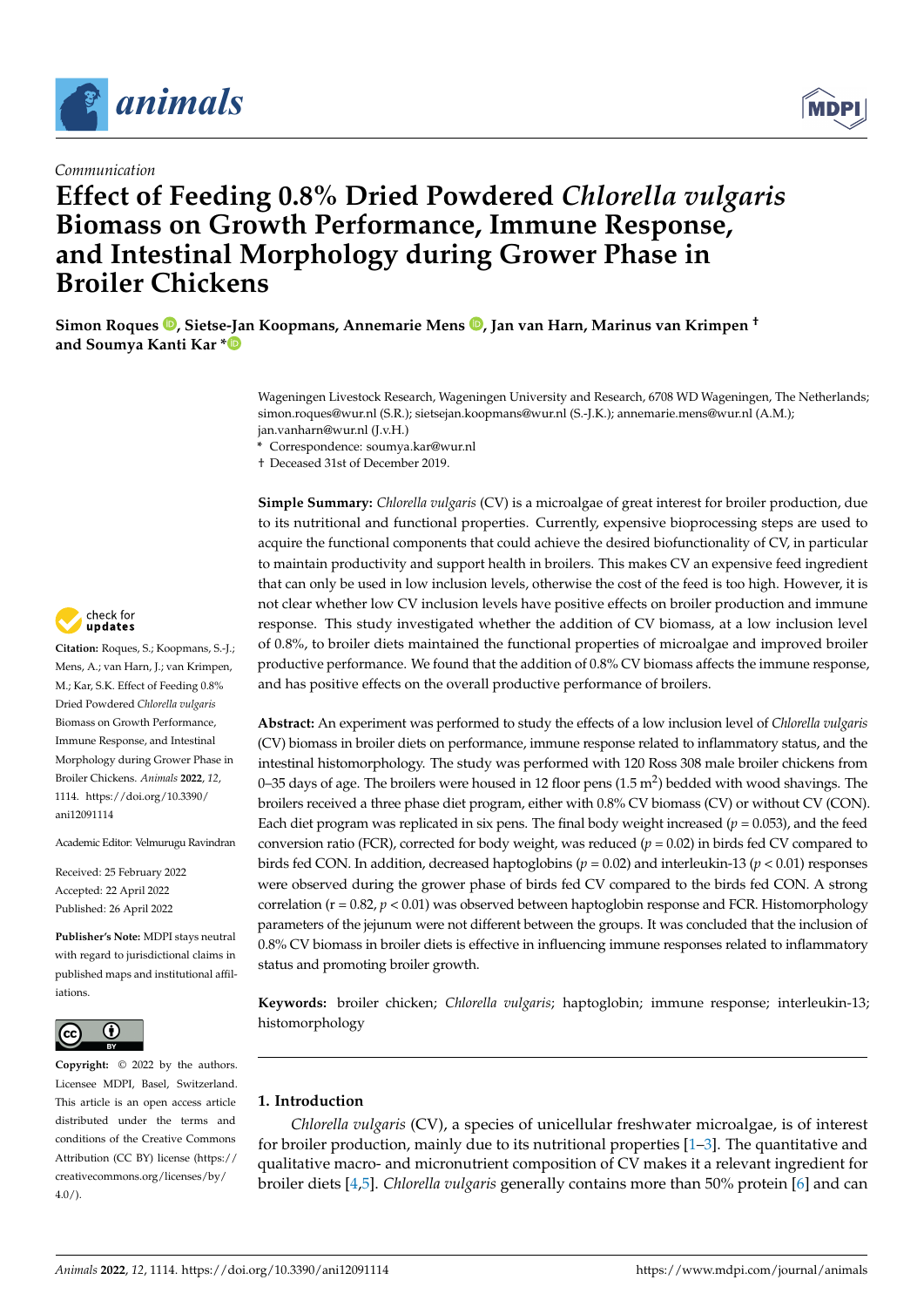be used in broiler diets as a partial or complete substitute for protein sources, such as fish meal (up to 5%) and soybean meal (up to 10%), without negative effects on weight gain or the feed conversion ratio (FCR) [\[2](#page-8-5)[,7\]](#page-8-6). Based on these characteristics, CV clearly qualifies as a feasible ingredient in broiler diets [\[8](#page-8-7)[,9\]](#page-8-8), but high levels of CV are not economically viable [\[10\]](#page-8-9), and the indigestible cell wall might prevent access to valuable nutrients [\[9\]](#page-8-8). Further, CV is attractive to feed producers due to its environmental impact. It provides an environmentally friendly alternative to traditional crop-based feed ingredients, as it does not compete for the same land area used for food production, and also serves as a natural sink for carbon dioxide [\[11\]](#page-8-10).

In addition to providing 'strict-nutritional' components, CV also provides 'non-strictnutritional' or functional properties [\[12\]](#page-8-11). Biochemical constituents such as carotenoids, β-glucan, phenolic compounds, phytosterols, and peptides in CV are reported to confer immune-modulatory properties, antioxidant activity, and support gut tissue regeneration, along with improved productive performance, in livestock [\[2](#page-8-5)[,5](#page-8-3)[,13](#page-9-0)[–17\]](#page-9-1). However, expensive bioprocessing steps are required to acquire these functional components of CV. Animal nutritionists aim to use low doses of CV products, such as polysaccharides or protein extract from bioprocessing steps of the biomass, primarily to keep the cost of a CV-based diet comparable to current feed formulations for broiler chickens. A study shows that the inclusion of 1% CV product in a broilers diet could replace antibiotics in the feed, along with having an impact on the gut microbiota composition that promotes the health and productivity of broiler chickens [\[18\]](#page-9-2). However, it is desirable to include CV biomass in broiler diets as an alternative to expensive CV products. Unlike CV products, no complex and expensive bioprocessing steps are required to obtain CV biomass. Researchers show that adding fermented CV [\[19\]](#page-9-3), or dried or fresh CV powder [\[4,](#page-8-2)[18\]](#page-9-2), at a dosage of 1–2% into broiler diets improves growth performance, modulates immune response, and affects the intestinal tissue morphology in broilers. These studies  $[18,19]$  $[18,19]$  confirm the use of CV biomass at low dosages in broiler diets, which confers the functional properties attributed to CV products in other studies [\[2,](#page-8-5)[5,](#page-8-3)[13–](#page-9-0)[17](#page-9-1)[,20\]](#page-9-4). It is economically valuable for farmers to use CV biomass at even lower dosages, if the functional properties are conserved. Therefore, the aim of this study was to investigate whether the inclusion of 0.8% CV dried, powdered biomass alters productive performance, immune responses related to inflammatory status, and the intestinal histomorphology in broiler chickens.

#### **2. Materials and Methods**

## *2.1. Animals, Design of Experiment and Housing*

The study was approved by the animal welfare body at Wageningen University & Research (WUR; experiment number 2016.D-0065.013) and the Dutch Central Committee of Animal Experiments (The Hague, The Netherlands; protocol number AVD401002015196). All procedures were carried out according to the guidelines of the European Council Directive 2010/63. The study was performed over 35 days with 120, one-day old Ross 308 male broiler chicks obtained from a commercial hatchery (Probroed & Sloot hatchery, Meppel, The Netherlands). The broilers were housed in 12 floor pens of  $1.5 \text{ m}^2$  bedded with white wood shavings. These pens were located in two rooms of the mechanically ventilated animal facility of WUR, Lelystad, The Netherlands.

The broiler chickens were randomly divided into two dietary treatment groups, i.e., 0.8% CV biomass (CV) or without CV biomass (CON). Each dietary treatment was replicated six times, with a floor pen as an experimental unit, resulting in 6 pens of 10 birds per dietary treatment evenly allocated per room (3 CV and 3 CON pens per room).

The ambient temperature upon arrival of the one-day old chicks to the experimental facility was 34  $°C$ , which was gradually reduced by 1  $°C$  until day 7; thereafter, the ambient temperature was gradually reduced to 21 $\degree$ C by day 28, and this temperature was maintained until the end of the experiment. Artificial light, with an intensity of 20 lux, was provided throughout the experimental period, with continuous light (24 L:0 D) for the first two days. From day 3 until the end of the experiment, a day/night schedule of 18 h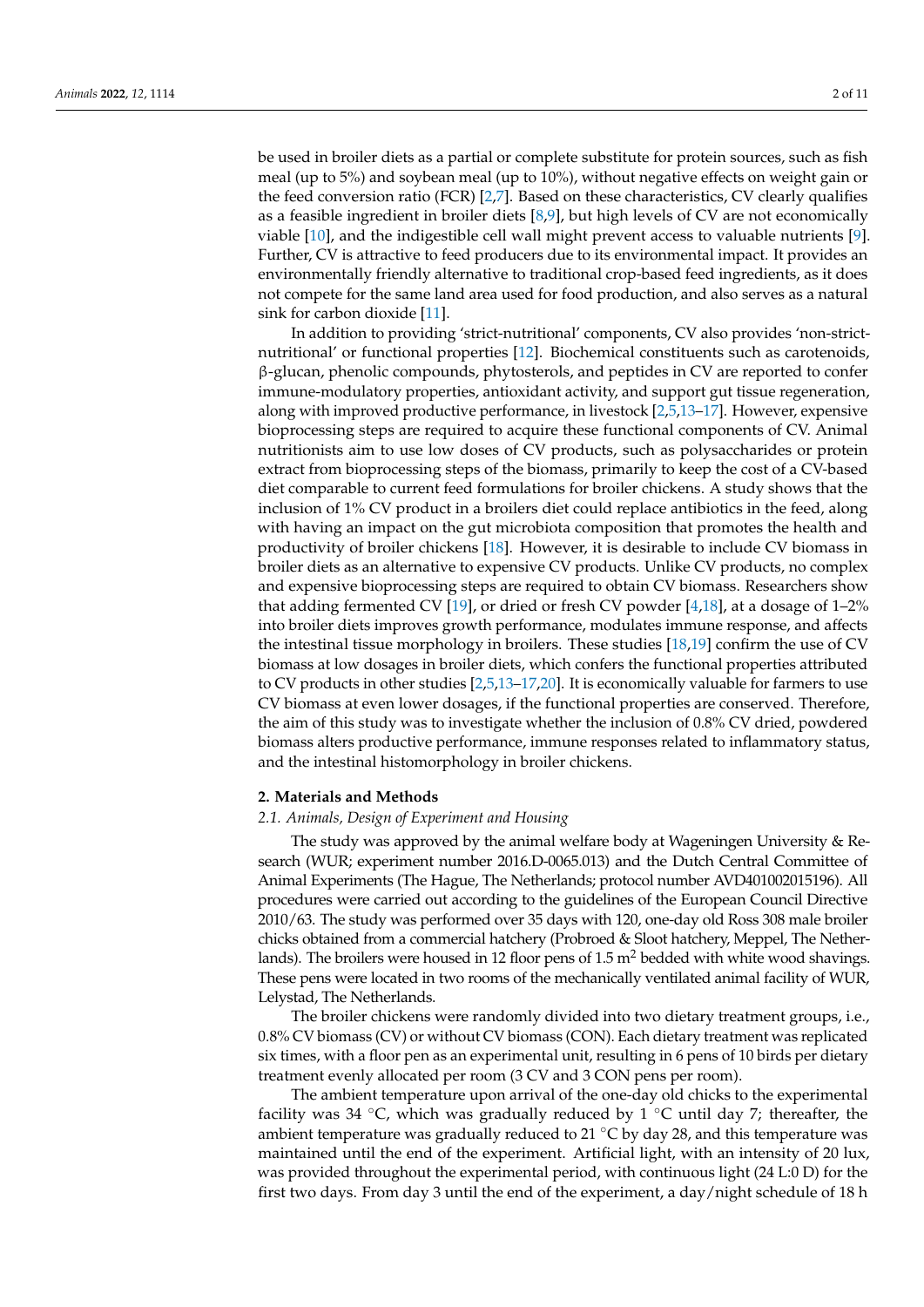light and 6 h dark (18 L:6 D) was maintained. The birds were vaccinated against infectious bronchitis (Nobilis®IB MA5, Intervet, Boxmeer, The Netherlands) on arrival, and against Newcastle disease (Nobilis®ND clone30, spray vaccination coarse drop, Intervet, Boxmeer, The Netherlands) on day 14.

#### *2.2. Chlorella Vulgaris Biomass*

The CV was cultured and biomass was provided by Phycom (Veenendaal, The Netherlands). The CV culture was axenic, i.e., not contaminated with other microorganisms, and was grown in a closed environment. After harvesting, the water was separated, creating an algae paste. The algae paste was then dried by a drum dryer. The drying temperature and speed were optimized to maintain the nutritional profile of the microalgae. The dried microalgae were then ground to a fine powder and immediately packed in a light-proof and airtight package. The nutritional composition of the CV biomass is presented in Supplementary Table S1.

#### *2.3. Diets and Feeding*

All diets were formulated to meet or exceed the Centraal Veevoeder Bureau recommendations for broiler chickens [\[21\]](#page-9-5). The birds were fed a 3-phase customized isocaloric (based on metabolizable energy) diet, with a similar digestible essential amino acid profile per feeding phase: starter (day 0–14), grower (day 14–28), and finisher phase (day 28–35). In all phase diets, the birds received either 0.8% CV biomass (CV) included in the diet, or no CV (CON). The ingredients and chemical compositions of the experimental diets are presented in Supplementary Tables S2 and S3. During the whole experimental period, the birds had ad libitum access to the experimental feed provided in feeding troughs, and water via nipple drinkers (three nipples/pen).

### *2.4. Broiler Performance*

The body weight (BW) of the birds was measured per pen on days 14, 28, and 35. Total feed intake per pen was determined as provided feed minus remaining feed for each feeding phase, and for the whole experimental period.

Daily body weight gain (dBWG) per bird was calculated as follows:

dBWG = [(BW end period/*n*) − (BW start period/*n*)]/number of days (1)

where *n* is the number of birds at the start or end of the period.

The feed conversion ratio (FCR) for each phase, and for the whole experimental period, was calculated as follows:

$$
FCR = total feed intake period / (BW end period - BW start period)
$$
 (2)

Daily feed intake (dFI) per bird for each phase, and for the whole experimental period, was calculated as follows:

$$
dFI = (FCR \times BWG)/number \text{ of days} \tag{3}
$$

Over the whole experimental period, the FCR, corrected at a standard weight of 2250 g (FCR<sub>corrected</sub>), was calculated. The FCR<sub>corrected</sub> is a metric that allows the comparison of feed conversion ratio for a same weight [\[22–](#page-9-6)[24\]](#page-9-7). It is useful to normalize FCR when differences of body weight occur, as the FCR is sensible to body weight differences. The correction used was  $0.02$  FCR points per 100g weight difference. The FCR<sub>corrected</sub> was calculated as follows:

$$
FCR_{\text{corrected}} = FCR_{0-35} - ((BW_{35} - 2250)/50 \times 100))
$$
 (4)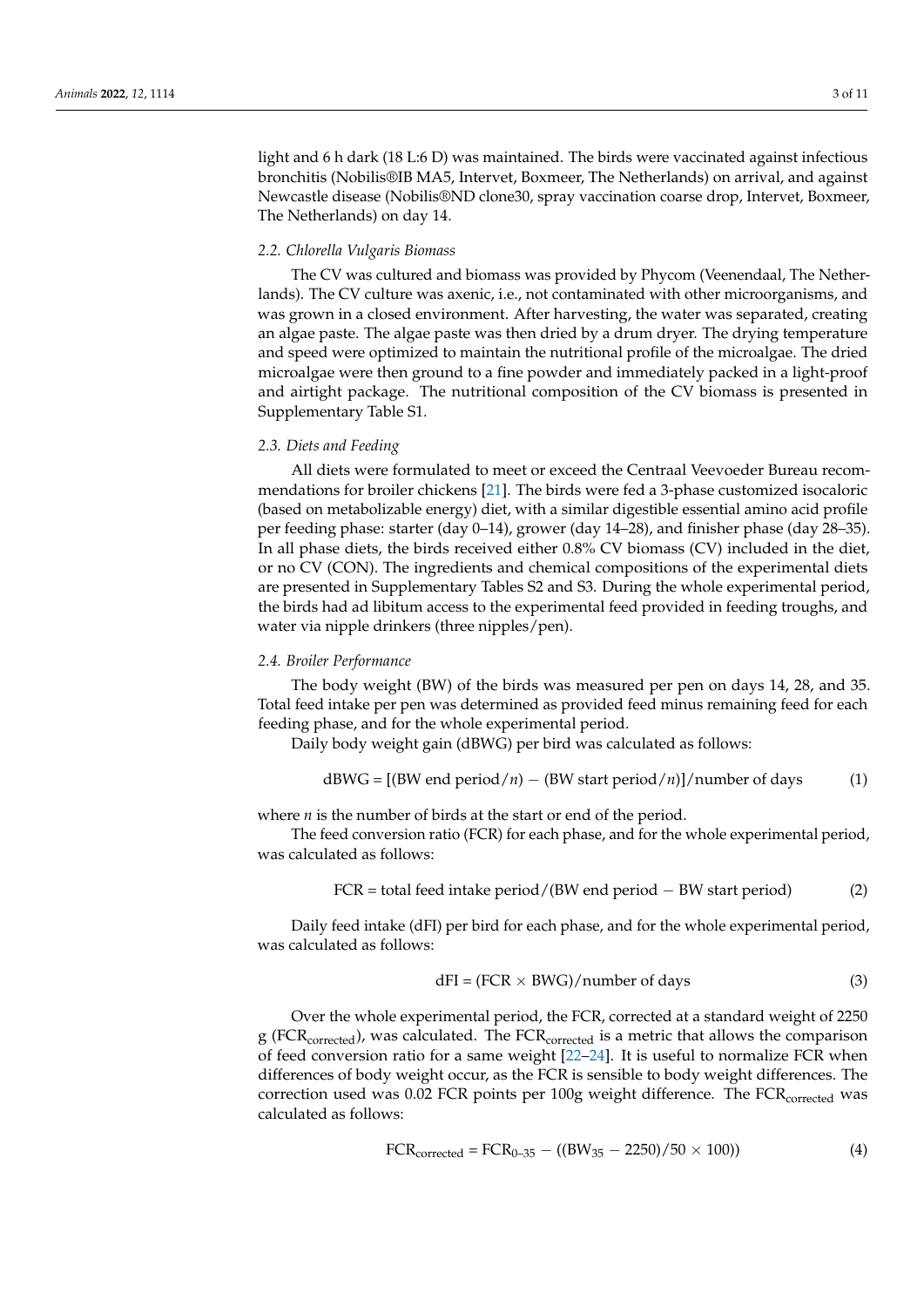where  $FCR<sub>0-35</sub>$  represents the FCR over the whole experimental period and BW<sub>35</sub> represents the final body weight at the end of the 35 days. All performance indicators were averaged by dietary treatment.

#### *2.5. Immune Responses*

Two birds per pen (*n* = 12 per diet) were color marked based on their BW. These corresponded with the pen's average BW on the first day of sampling (day 14). On days 14 and 21, blood samples were collected from the wing veins of the marked birds and serum was extracted. Blood samples were collected in sterile Vacuette tubes containing Z serum separator clot activator (Greiner Bio-One B.V., Alphen aan den Rijn, The Netherlands), and the tubes were gently inverted and allowed to clot for at least 30 min. All tubes were centrifuged at 2200 $\times$  *g* for 15 min at 20 °C and serum was extracted. The serum were stored at −20 ◦C for further analysis of the immune markers haptoglobin (Hap), interleukin-13 (IL-13), and interferon-gamma (IFN-γ). These immune markers were measured in the serum samples using the Haptoglobin ELISA kit (CHK011) (ABclonal via Diversified Biotech B.V., Ulvenhout, The Netherlands), Chicken IFN-γ ELISA kit (ABIN1563358), and Chicken IL-13 ELISA kit (ABIN1563404) (both from Elabscience via Antibodies-online, Aachen, Germany). Manufacturers protocols were followed to measure the concentrations levels. Briefly, Hap concentrations were measured using colorimetry with electromagnetic radiation absorbance at 450 nm, based on the competitive ELISA of an Hap-Horseradish peroxidase conjugate. For IFN-γ and IL-13, concentrations were measured using a sandwich-ELISA principle, with biotinylated detection antibody specific for the cytokines and Avidin-Horseradish peroxidase conjugate. The measured immune responses were calculated at individual levels, using area under the curve (AUC) between day 14 and 21, according to the method of the trapezoidal rule [\[25\]](#page-9-8).

#### *2.6. Intestinal Histomorphology*

On day 14, two birds were randomly selected per pen (*n* = 12 per diet) and euthanized by electrocution. Immediately after euthanasia, the gut was dissected. Briefly, about 5–10 cm anterior to Meckel's diverticulum was marked as the sampling site to obtain jejunal tissue. To preserve the micro-architecture of the villi and crypts, 1–2 mL of 4% buffered formaldehyde solution was injected right next to the sampling site, and 2 cm long segments were collected. The collected samples were then fixed and stored in vials containing 4% formaldehyde solution, and the vials were kept at room temperature until further analysis. Intestinal histomorphology was assessed by Gezondheidsdienst voor Dieren B.V. (Royal GD, Deventer, The Netherlands). Briefly, formalin-fixed tissues were dehydrated in a graded series of ethanol, cleared in xylene, and embedded in paraffin wax. For each segment, a 2 µm cross-section was made using a microtome, and stained according to the hematoxylin–eosin method. Images were viewed using a light microscope (Olympus BX41) connected to an Olympus DP26 camera, in order to measure morphometric parameters using Olympus cellSens Dimension software version 1.12. The villus length and crypt depth were measured from 10 intact and well defined villi and adjacent crypt for each tissue section. To determine the villus length, the distance between the tip of the villus to the villus–crypt junction was measured, and for crypt depth, the distance from the villus–crypt junction to the lower limit of the crypt. The average values of these measurements per tissue section were used in the statistical analysis. Furthermore, from the same slides, the number of goblets cells were counted and the total area of all these goblets cells, expressed in  $\mu$ m<sup>2</sup>, was measured. For each slide the total goblet cell area was expressed as a percentage of the villus area, and the average goblet cell size was determined per villus.

## *2.7. Statistical Analysis*

Diet effect was analyzed using the Student's *t*-test on all the measures and calculated metrics of this trial. Normality was assessed using the Shapiro–Wilk test, and the homoscedasticity by visual inspection of the residual vs. fitted plot. For growth performance,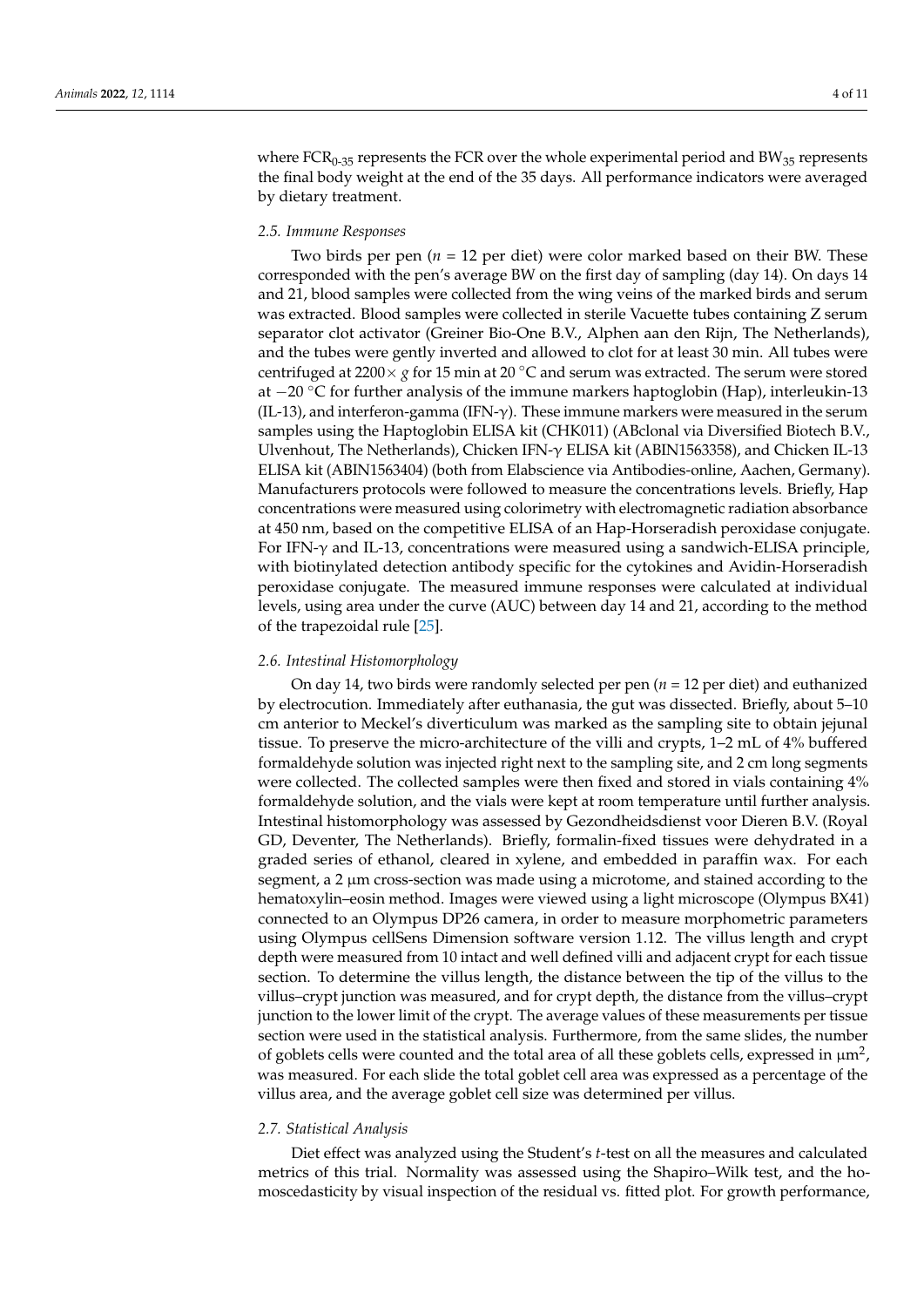the pen was the experimental unit ( $n = 6$  per diet). For immune parameters and histomorphology, individual birds were the experimental unit (*n* = 12 per diet). Interleukin-13 and IL-13 AUC were log transformed, as distributions were not normal, as was haptoglobin on day 14. To examine any relationship between immune parameters and feed efficiency, Pearson correlation was performed with R software [\[26\]](#page-9-9) separately between the average value of Hap or IL-13 AUCs per pen, and the FCR per pen for the whole experimental period (day 0 to 35). A *p*-value < 0.05 was defined as a significant threshold, and a *p*-value < 0.1 was considered as trend threshold (indicating tendency).

#### **3. Results**

The effects of feeding a 0.8% dried powdered CV-based diet on growth performance, immune response, and the intestinal morphology of broiler chickens in the grower phase are summarized in Table [1.](#page-5-0)

Table 1. Dietary effect of feeding either a control (CON) or *Chlorella vulgaris* (CV)-based diet <sup>1</sup> on growth performance, immune response, and intestinal morphology of broiler chickens.

|                                                                 | <b>Measured Parameters</b>                                                                            | <b>CON</b>        | CV                | $p$ -Value <sup>2</sup> |  |  |  |
|-----------------------------------------------------------------|-------------------------------------------------------------------------------------------------------|-------------------|-------------------|-------------------------|--|--|--|
| Performance parameters <sup>3</sup> of broilers during day 0-14 |                                                                                                       |                   |                   |                         |  |  |  |
| Growth performance                                              | BW start (g) on day 0                                                                                 | $46.9 \pm 1.0$    | $47.1 \pm 0.6$    | 0.70                    |  |  |  |
|                                                                 | BW end (g) on day 14                                                                                  | $481.4 \pm 34.6$  | $482.9 \pm 39.2$  | 0.95                    |  |  |  |
|                                                                 | dBWG(g/d)                                                                                             | $31.0\pm2.5$      | $31.1\pm2.8$      | 0.96                    |  |  |  |
|                                                                 | FCR $(g/g)$                                                                                           | $1.21 \pm 0.01$   | $1.21 \pm 0.02$   | 0.76                    |  |  |  |
|                                                                 | dFI(g/d)                                                                                              | $41.6 \pm 3.2$    | $41.8 \pm 3.8$    | 0.91                    |  |  |  |
|                                                                 | Performance parameters <sup>3</sup> of broilers during day 14-28                                      |                   |                   |                         |  |  |  |
|                                                                 | BW start (g) on day 14                                                                                | $481.4 \pm 34.6$  | $482.9 \pm 39.2$  | 0.95                    |  |  |  |
|                                                                 | BW end (g) on day 28                                                                                  | $1738.6 \pm 85.4$ | $1787.3 \pm 73.9$ | 0.36                    |  |  |  |
|                                                                 | dBWG (g/d)                                                                                            | $90.1 \pm 5.1$    | $93.3 \pm 3.3$    | 0.27                    |  |  |  |
|                                                                 | FCR $(g/g)$                                                                                           | $1.38\pm0.02$     | $1.36 \pm 0.02$   | 0.30                    |  |  |  |
|                                                                 | dFI(g/d)                                                                                              | $123.9 \pm 6.2$   | $127.2 \pm 4.4$   | 0.35                    |  |  |  |
|                                                                 | Performance parameters <sup>3</sup> of broilers during day 28-35                                      |                   |                   |                         |  |  |  |
|                                                                 | BW start (g) on day 28                                                                                | $1738.6 \pm 85.4$ | $1787.3 \pm 73.9$ | 0.36                    |  |  |  |
|                                                                 | BW end (g) on day 35                                                                                  | $2509.5 \pm 75.9$ | $2606.3 \pm 63.2$ | 0.05                    |  |  |  |
|                                                                 | dBWG(g/d)                                                                                             | $110.1 \pm 7.9$   | $117.0 \pm 6.2$   | 0.16                    |  |  |  |
|                                                                 | FCR $(g/g)$                                                                                           | $1.69 \pm 0.10$   | $1.65 \pm 0.08$   | 0.52                    |  |  |  |
|                                                                 | dFI(g/d)                                                                                              | $185.2 \pm 8.1$   | $192.3 \pm 5.3$   | 0.13                    |  |  |  |
|                                                                 | Performance parameters $3$ of broilers during the whole experimental period (day 0-35)                |                   |                   |                         |  |  |  |
|                                                                 | BW start (g) on day 0                                                                                 | $46.9\pm1.0$      | $47.1 \pm 0.6$    | 0.70                    |  |  |  |
|                                                                 | BW end (g) on day 35                                                                                  | $2509.5 \pm 75.9$ | $2606.3 \pm 63.2$ | 0.05                    |  |  |  |
|                                                                 | dBWG(g/d)                                                                                             | $70.4 \pm 2.2$    | $73.1\pm1.8$      | 0.05                    |  |  |  |
|                                                                 | FCR $(g/g)$                                                                                           | $1.47 \pm 0.02$   | $1.45 \pm 0.02$   | 0.23                    |  |  |  |
|                                                                 | dFI(g/d)                                                                                              | $103.2 \pm 4.0$   | $106.1 \pm 3.4$   | 0.25                    |  |  |  |
|                                                                 | FCRcorrected $4(g/g)$                                                                                 | $1.39 \pm 0.02$   | $1.42 \pm 0.02$   | 0.02                    |  |  |  |
| Immune response                                                 | Area under the curve (AUC) of haptoglobin and interleukin-13 (IL-13) <sup>5</sup> during grower phase |                   |                   |                         |  |  |  |
|                                                                 | Haptoglobin AUC                                                                                       | $13.1 \pm 2.8$    | $10.4 \pm 2.5$    | 0.02                    |  |  |  |
|                                                                 | $((ng/mL) \times days)$                                                                               |                   |                   |                         |  |  |  |
|                                                                 | IL-13 AUC ((pg/mL) $\times$ days) <sup>6</sup>                                                        | $8.4 \pm 2.3$     | $5.1 \pm 1.9$     | < 0.01                  |  |  |  |
|                                                                 | Haptoglobin and IL-13 concentrations <sup>7</sup> on day 14                                           |                   |                   |                         |  |  |  |
|                                                                 | Haptoglobin (ng/mL)                                                                                   | $2.3 \pm 0.8$     | $1.8 \pm 0.6$     | 0.09 <sup>8</sup>       |  |  |  |
|                                                                 | IL-13 $(pg/mL)$                                                                                       | $61.8 \pm 63.7$   | $8.5 \pm 5.2$     | $< 0.01$ <sup>8</sup>   |  |  |  |
|                                                                 | Haptoglobin and IL-13 concentrations on day 21                                                        |                   |                   |                         |  |  |  |
|                                                                 | Haptoglobin (ng/mL)                                                                                   | $1.4 \pm 0.3$     | $1.2 \pm 0.3$     | 0.06                    |  |  |  |
|                                                                 | IL-13 $(pg/mL)$                                                                                       | $18.2 \pm 16.8$   | $18.6 \pm 19.0$   | 0.41 <sup>8</sup>       |  |  |  |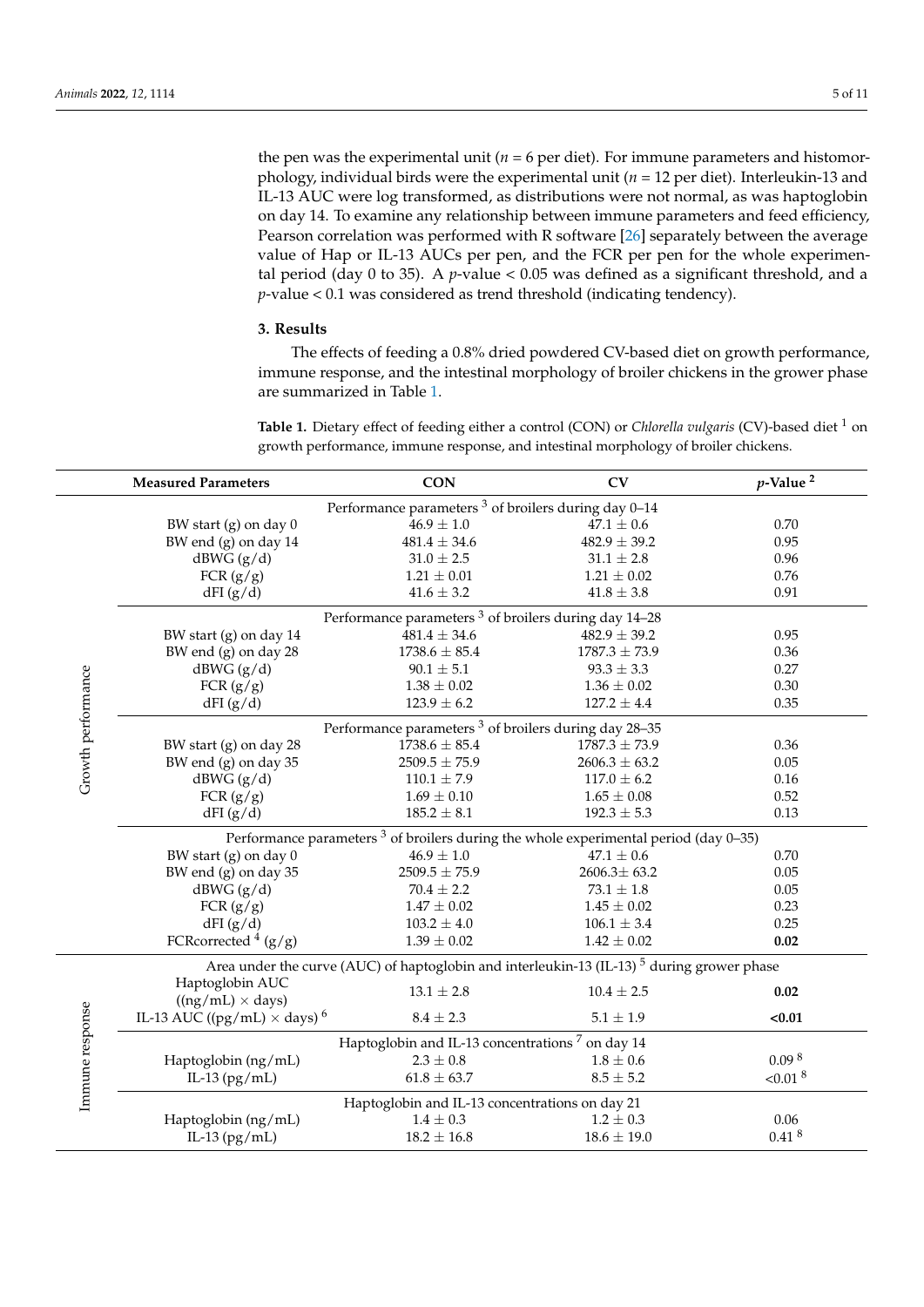<span id="page-5-0"></span>

|            | <b>Measured Parameters</b>                           | <b>CON</b>          | CV                  | $p$ -Value <sup>2</sup> |  |  |
|------------|------------------------------------------------------|---------------------|---------------------|-------------------------|--|--|
|            | Jejunal morphology <sup>7</sup> on day 14            |                     |                     |                         |  |  |
|            | Villi length $(\mu m)$                               | $679.0 \pm 70.5$    | $642.4 + 97.5$      | 0.32                    |  |  |
|            | Crypt depth (µm)                                     | $174.7 + 17.7$      | $186.3 \pm 28.4$    | 0.27                    |  |  |
|            | V:C $9$ ratio                                        | $4.0 + 0.4$         | $3.6 \pm 0.7$       | 0.15                    |  |  |
| morphology | Villi size area $(\mu m^2)$                          | $95,878 \pm 14,203$ | $88,178 \pm 13,977$ | 0.21                    |  |  |
| Intestinal | Goblet cell surface area<br>$\frac{\%}{\%}$ of villi | $2.0 \pm 0.6$       | $2.1 \pm 0.8$       | 0.85                    |  |  |
|            | Goblet cells per villi                               | $197.3 \pm 78.1$    | $178.3 \pm 66.5$    | 0.54                    |  |  |
|            | Goblet cell size $(\mu m^2)$                         | $10.6 \pm 2.6$      | $10.1 \pm 1.1$      | 0.62                    |  |  |

<sup>1</sup> Diet containing 0.8% CV dried powdered biomass. <sup>2</sup> *p*-value < 0.05 were considered significant and highlighted in bold. <sup>3</sup> Data are presented as mean with standard deviation ( $n = 6$  pens per group). <sup>4</sup> FCR<sub>corrected</sub> = FCR<sub>0–35</sub> −  $((BW_{35} - 2250)/50 \times 100)$ . <sup>5</sup> Data are presented as mean with standard deviation (*n* = 12 birds per group). <sup>6</sup> Based on logarithmic transformation of IL-13 figures to normalize distribution. <sup>7</sup> Data are presented as mean with standard deviation ( $n = 12$  birds per group; samples were taken from two birds per pen; each pen is an experimental unit). <sup>8</sup> Original values are presented here but logarithmic values were used for test as distributions were not normal. <sup>9</sup> Villi length to crypt depth.

## *3.1. Production Performances*

The effects of CV inclusion in diet on BW, dBWG, FCR, dFI, and FCR<sub>corrected</sub>, over the whole experimental period, are presented in Table [1.](#page-5-0) The final BW increases in the CV group by 3.9%, compared to the CON group ( $p = 0.053$ ). A similar trend is also reflected in the dBWG over the whole experimental period (+3.8% in the CV group compared to CON group,  $p = 0.053$ ). The average dFI and FCR over the whole experimental period do not differ significantly between the dietary treatments ( $p = 0.25$  and  $p = 0.23$ , respectively). However, the FCR<sub>corrected</sub> is significantly reduced in the CV group compared to the CON group (1.39 vs.  $1.42$ ;  $p = 0.02$ ). There were no significant effects on BW, dBWG, FCR and dFI between the CV and CON groups during each individual phase.

#### *3.2. Immune Responses*

Haptoglobin and IL-13 AUC between day 14 and 21 are presented in Table [1.](#page-5-0) The calculated AUC for haptoglobin is significantly reduced by 20.90% ( $p = 0.02$ ), while the calculated AUC for IL-13 is significantly reduced by 39.10% in the CV group compared to CON group (*p* < 0.01). Haptoglobin and IL-13 concentrations on days 14 and 21 are presented in Table [1.](#page-5-0) The haptoglobin concentration on day 14 is reduced by 22%  $(p = 0.09)$ , and on day 21 is reduced by 14% in the CV group compared to CON group  $(p = 0.06)$ . Interleukin-13 on day 14 is significantly reduced by 86%  $(p < 0.01)$ , and on day 21 is not significantly changed in the CV group compared to CON group ( $p = 0.41$ ). Furthermore, the correlations calculated indicate a significant strong correlation between haptoglobin AUC and FCR (Figure [1a](#page-6-0))  $(r = 0.82, p < 0.01)$ , but not between IL-13 AUC and FCR  $(r = 0.17, p = 0.61)$  (Figure [1b](#page-6-0)).

#### *3.3. Histomorphology*

The histomorphology characteristics, measured on day 14, of jejunum in birds fed CON or CV diets are presented in Table [1.](#page-5-0) Measured values for villi length (*p* = 0.32), crypt depth (*p* = 0.27), villi/crypt (V:C ratio) (*p* = 0.15), villi size (*p* = 0.21), goblet cell surface area  $(p = 0.85)$ , goblet cells per villi  $(p = 0.54)$ , and goblet cell size  $(p = 0.62)$  do not differ between CON and CV groups.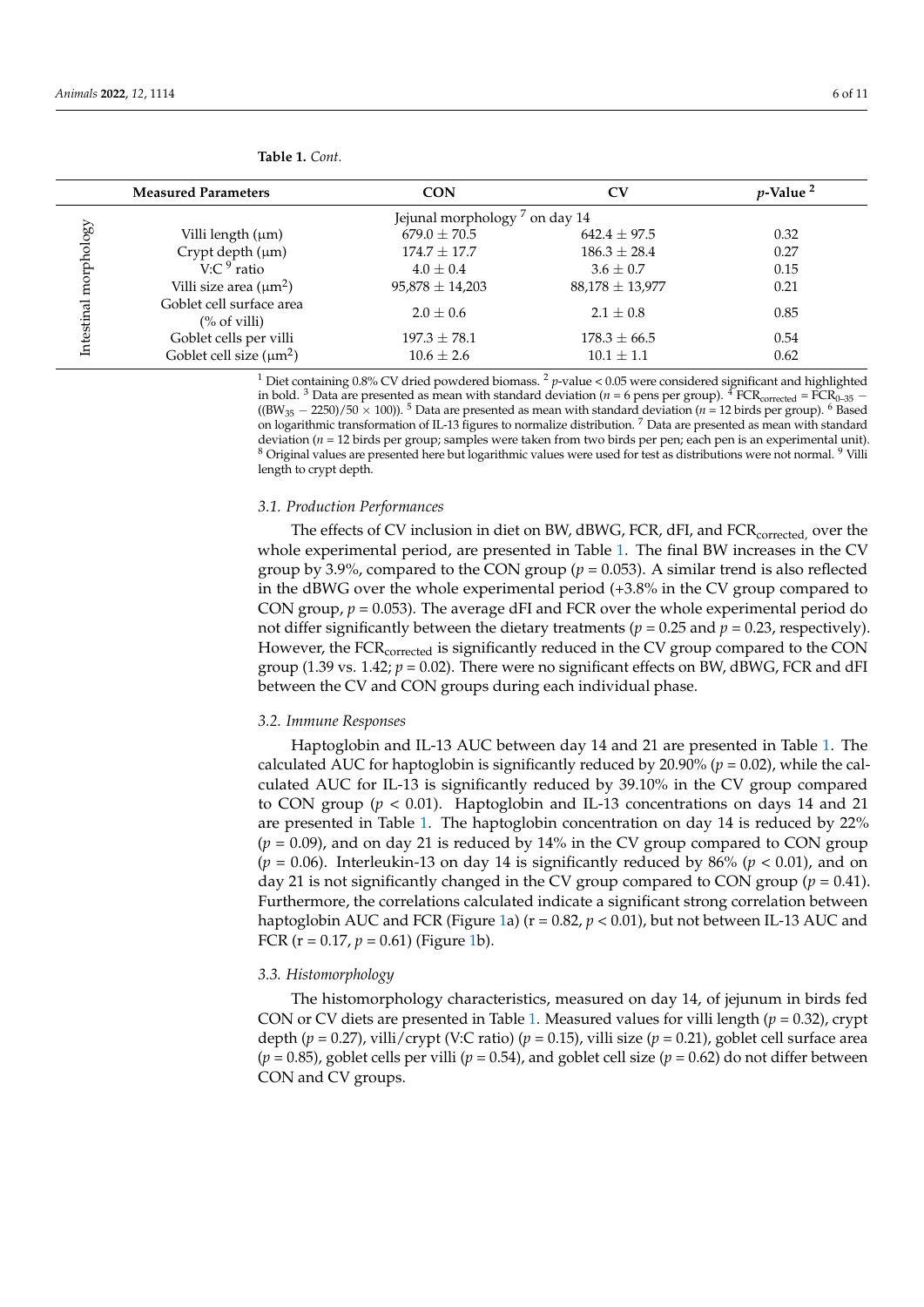<span id="page-6-0"></span>

**Figure 1.** Correlation between measures of immune response and feed conversion ratio (FCR) over **Figure 1.** Correlation between measures of immune response and feed conversion ratio (FCR) over the whole experimental period (day 0 to 35). (**a**) Haptoglobin AUC against feed conversion over the the whole experimental period (day 0 to 35). (**a**) Haptoglobin AUC against feed conversion over whole experimental period, (**b**) Interleukin-13 AUC against feed conversion over the whole the whole experimental period, (**b**) Interleukin-13 AUC against feed conversion over the whole experimental period. r, Pearson correlation coefficient; *p*, *p*-value. experimental period. r, Pearson correlation coefficient; *p*, *p*-value.

#### **4. Discussion**

The aim of this study was to investigate the effects of CV dried powdered biomass, at a dosage of 0.8%, on production performance, immune response related to inflammatory examples (*p* =  $\frac{1}{2}$  p =  $\frac{1}{2}$  p =  $\frac{1}{2}$  p =  $\frac{1}{2}$  p =  $\frac{1}{2}$  p =  $\frac{1}{2}$  p =  $\frac{1}{2}$  p =  $\frac{1}{2}$  p =  $\frac{1}{2}$  p =  $\frac{1}{2}$  p =  $\frac{1}{2}$  p =  $\frac{1}{2}$  p =  $\frac{1}{2}$  p =  $\frac{1}{2}$  p =  $\frac{1}{2}$ 

In our study, pens of 1.5 m<sup>2</sup> were used, housing 10 broilers each. Theis number of birds is not comparable to practice, where the number of birds and stocking density are compared to broiler farm regulations (39–42 kg/m<sup>2</sup>). However, this study aimed to assess the physiological and biological effects of CV, not test its applicability in practical conditions. much higher. The stocking density in this study (approx. 13.9 kg/m<sup>2</sup>) is much lower

The inclusion of CV biomass in broiler diets during the 35 days of the trial tended to improve the final BW of the birds. This result is in agreement with most previous studies, in which inclusion of less than 1% of biomass from CV improved the BW of the birds [\[4](#page-8-2)[,18,](#page-9-2)[27](#page-9-10)[,28\]](#page-9-11), with the exception of one study [29]. Thus, our results confirm positive effects of CV biomass at a low dose on broiler BW. However, in the present study, FCR was not affected by CV diet. This result is in agreement with [18,27,28] but not with [4,29], where FCR was reduced. The discrepant results could be due to several reasons, such as differences in the microalgae strain, inclusion level, and variations in experimental design in the conducted trials. Researchers often correct the FCR for weight differences and calculate the corrected FCR, which provides a reliable comparison of dietary treatments at the same body weight [\[22–](#page-9-6)[24\]](#page-9-7). In our case, the corrected FCR was reduced in the CV group, indicating that the trend of higher body weight gain is due to better feed efficiency. Thus, our study confirms that the CV-based diet has a positive effect on productive performance, even when the CV biomass is supplied at a low level. Considering the low quantity of nutrients supplied by the CV biomass in the broiler diets, it can be assumed that these are the functional properties of CV biomass that are responsible for the better production performance [\[5](#page-8-3)[,14\]](#page-9-13). To determine whether CV biomass has functional effects at low doses, immune response and the intestinal morphology were studied during the grower phase in order to gain insight into the mechanisms involved in growth.

We reported the effect of CV biomass at low levels in broiler chickens on the acute phase protein Hap, and pro-inflammatory cytokines IFN-γ and IL -13, based on the evidence of immunomodulatory effects of CV observed in broiler chickens [\[18\]](#page-9-2), mice [\[30\]](#page-9-14), and in in vitro studies [\[31\]](#page-9-15). It is likely that the beneficial effects of diet on performance in later in it can be assumed in later life in broiler chickens have a carry-over effect from the impact of the dietary treatment on (gut) health, in particular on the immune system during the (critical) early post-natal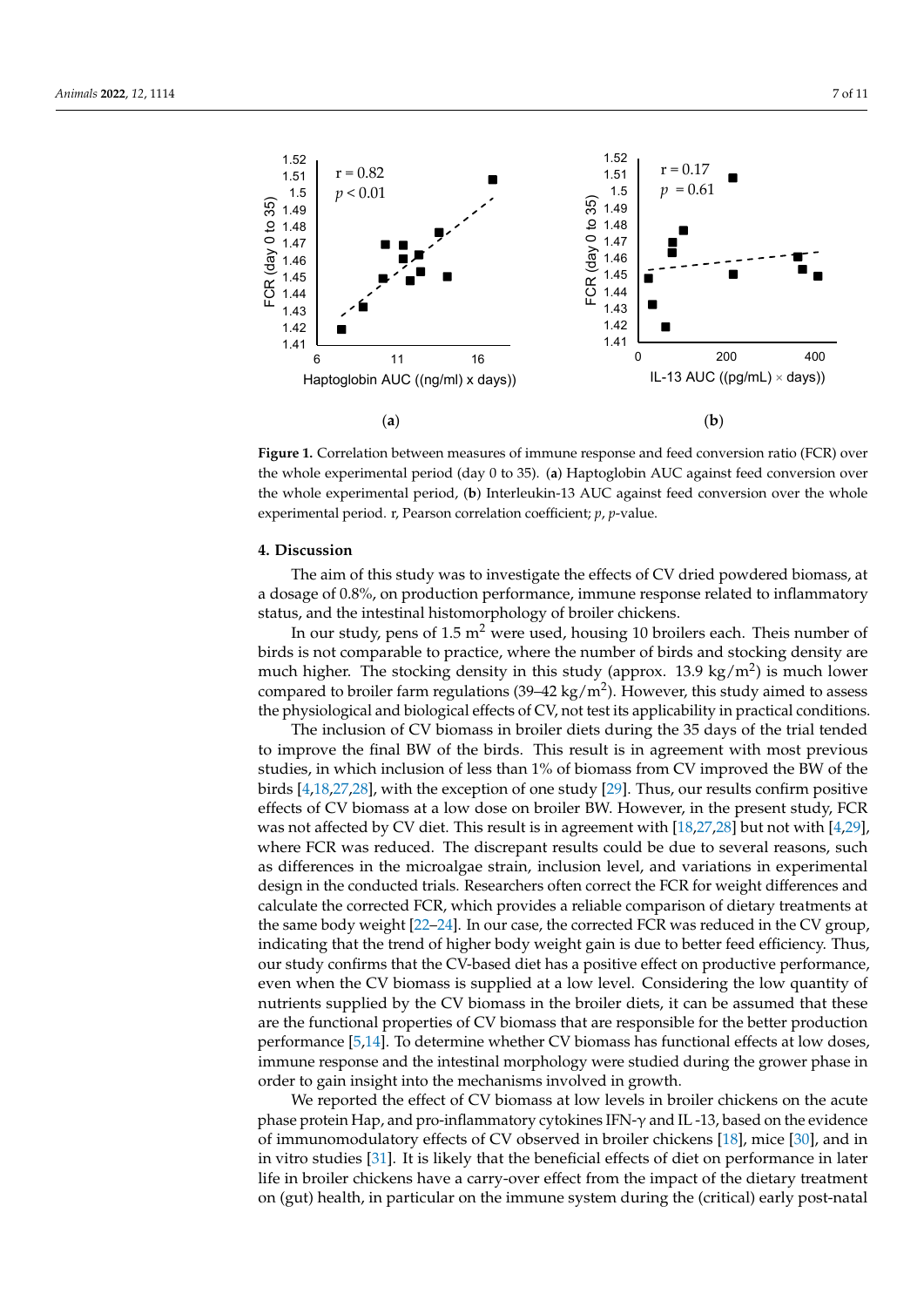rearing period of broilers chickens [\[32\]](#page-9-16). Due to the short lifespan of broiler production practices, it is easier and faster to study the effects of CV on the whole productive cycle of early life events. Taking this advantage, we focused on evaluating the impact of a CV-based diet on broiler chickens on the immune response, by measuring concentration levels of serum inflammatory markers on day 14 and day 21 of this feeding trial, as compared to FCR calculated from 0-35 d. The undetectable IFN- $\gamma$  level in both groups confirms the absence of a strong inflammatory response mounted by the birds throughout the feeding trial, as IFN-γ typically responds to acute and short-term high-potency stimuli, such as pathogens or exposure to potent immunogens [\[33,](#page-9-17)[34\]](#page-9-18). To the best of our knowledge, this is the first report in which broiler chickens fed CV biomass show a suppressed response of Hap and IL-13. However, the suppressed production of IL-13 is in agreement with other studies conducted on mice [\[35\]](#page-9-19) and humans [\[36\]](#page-9-20) treated with CV products. The reason for of the reduction of Hap and Il-13 response in serum could be a direct effect of various bioactive components in microalgae on immune cells, such as xantophylls [\[37](#page-9-21)[,38\]](#page-10-0), phytosterols [\[38](#page-10-0)[,39\]](#page-10-1), PUFA [\[40\]](#page-10-2), peptides [\[41\]](#page-10-3), and polysaccharides [\[20\]](#page-9-4).

In chickens, an activated immune system requires a supply of nutrients from the diet, thus, limiting the supply for productivity, which negatively affects BWG and FCR [\[42,](#page-10-4)[43\]](#page-10-5). For example, stressors such as an unbalanced diet, dysbiosis, and disease divert nutrients from the diet from growth to immunity, to negate the stressor. During stress, nutrients such as amino acids, normally used for growth and productivity in broiler birds, are directed to immune cells to promote the production of immune proteins that induce cytokines and acute phase proteins in the liver, including Hap [\[44](#page-10-6)[,45\]](#page-10-7). The strong correlation between FCR and haptoglobin in broiler chickens suggests that birds fed CV biomass elicit a favorable immune response that allows metabolism to be adjusted to an efficient mode of nutrient utilization, in which nutrients and energy expenditure are directed toward growth and productivity. However, no correlation was found between FCR and IL-13 response, suggesting that IL-13 does not have a major impact on broiler performance. These results suggest that lower inclusion rates of CV biomass influence immunity in a manner that supports broiler productive performance. It is important to understand such nuances of nutrition and immunity, in order to optimize bird health and productivity, as this can go a long way in meeting consumer demands for more natural production, and improved animal welfare [\[45\]](#page-10-7).

In this study, we also measured structural changes in intestinal morphology by histomorphology of jejunum on day 14. We hypothesize that this measure may partially reflect intestinal functionality, which could be altered by CV inclusion, and, similarly to immune response, we consider the beginning of the grower phase a critical phase for the lifespan of broilers. Jejunum is considered the main site of nutrient uptake from the diet, with villus height providing an estimate of the surface area available for nutrient uptake, and crypt depth providing an indication of the rate of villus renewal. In addition, goblet cells are secretory cells that produce mucin to form a protective mucus layer. In this study, the histomorphology of broilers fed CV biomass was not altered compared to CON fed broilers. Other researchers report a significant increase in villus height and/or crypt depth in broilers fed CV [\[15,](#page-9-22)[46\]](#page-10-8), but the diets contained CV products, and not CV biomass. Moreover, in the reported experiments, intestinal morphology was performed on tissue samples collected at the later age of broilers fed with CV, i.e., 35 days [\[46\]](#page-10-8) and 42 days [\[15\]](#page-9-22), and in the case of Kang et al. (2017) [\[46\]](#page-10-8), morphology analysis was performed in the ileal section, and not in the jejunum as in our case. Thus, to conclude that CV biomass is less effective on intestinal morphology than CV product is too speculative. However, the similar morphology of the jejunum in broiler chickens fed the experimental diets suggests that the improved growth performance in the present study is not due to better nutrient absorption. The latter supports the hypothesis that CV biomass improves broiler performance by alleviating the immune system, rather than by improving nutrient uptake.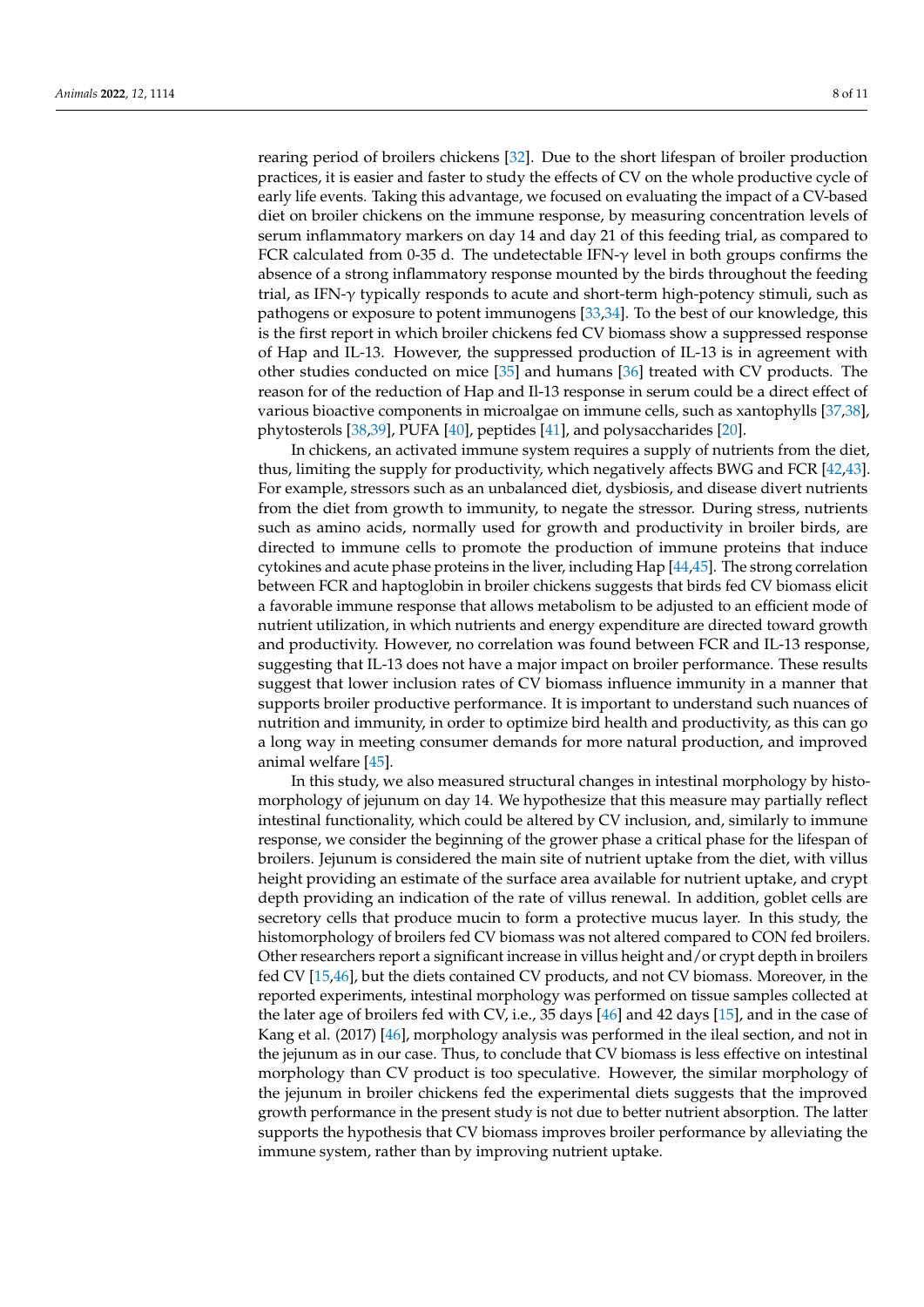## **5. Conclusions**

In conclusion, the inclusion of 0.8% of CV biomass in broiler diets has a significant effect on bird immunity, and improves body weight by day 35, with significantly improved FCR<sub>corrected</sub>. These benefits of CV biomass suggest that immune function related to inflammatory status is maintained at low inclusion levels, and that could eventually improve the competitiveness and economic prospects of CV as a sustainable feed additive for broiler diets.

**Supplementary Materials:** The following supporting information can be downloaded at: [https://www.](https://www.mdpi.com/article/10.3390/ani12091114/s1) [mdpi.com/article/10.3390/ani12091114/s1,](https://www.mdpi.com/article/10.3390/ani12091114/s1) Table S1: Nutrient composition of the *Chlorella vulgaris* biomass ingredient for 100 grams; Table S2: Control (CON) and *Chlorella vulgaris* (CV) diet formulations of the starter, grower, and finisher phase of the trial; Table S3: Control (CON) and *Chlorella vulgaris* (CV) diet calculated nutrient compositions of the starter, grower, and finisher phase of the trial.

**Author Contributions:** Conceptualization, M.v.K. and S.K.K.; formal analysis, S.R., S.-J.K., A.M. and S.K.K.; funding acquisition, M.v.K. and S.K.K.; investigation, J.v.H.; methodology, A.M., J.v.H. and S.K.K.; writing—original draft, S.R., S.-J.K. and S.K.K.; writing—review & editing, S.R., S.-J.K., A.M., J.v.H. and S.K.K. All authors have read and agreed to the published version of the manuscript.

**Funding:** This research was funded by Phycom B.V., LTO Noord and Pluimveebelangenfonds, The Netherlands and supported by TKI-grant LWV-19253 (Agri &Food The Netherlands. Phycom B.V., LTO Noord, Stichting Fonds voor Pluimveebelangen, and TKI-grant LWV-19253 did not play a role in data collection and analysis, or in the preparation of the manuscript.

**Institutional Review Board Statement:** The study was approved by the animal experimentation board at Wageningen University & Research (WUR) (experiment number 2016.D-0065.013) and the Dutch Central Committee of Animal Experiments (The Hague, The Netherlands; protocol number AVD401002015196). All procedures were carried out according to the guidelines of the European Council Directive 2010/63.

**Data Availability Statement:** The data presented in this study are available on request from the corresponding author.

**Acknowledgments:** The authors would like to thank the animal caretakers of Wageningen BioVeterinary Research in Lelystad for their excellent care and conduction of the broiler trial.

**Conflicts of Interest:** The authors declare that they have no competing interests.

## **References**

- <span id="page-8-0"></span>1. Światkiewicz, S.; Arczewska-Włosek, A.; Józefiak, D. Application of microalgae biomass in poultry nutrition. *World's Poult. Sci. J.* **2015**, *71*, 663–672. [\[CrossRef\]](http://doi.org/10.1017/S0043933915002457)
- <span id="page-8-5"></span>2. Abdelnour, S.A.; Abd El-Hack, M.E.; Arif, M.; Khafaga, A.F.; Taha, A.E. The application of the microalgae *Chlorella* spp. As a supplement in broiler feed. *World's Poult. Sci. J.* **2019**, *75*, 305–318. [\[CrossRef\]](http://doi.org/10.1017/S0043933919000047)
- <span id="page-8-1"></span>3. Coudert, E.; Baéza, E.; Berri, C. Use of algae in poultry production: A review. *World's Poult. Sci. J.* **2020**, *76*, 767–786. [\[CrossRef\]](http://doi.org/10.1080/00439339.2020.1830012)
- <span id="page-8-2"></span>4. An, B.-K.; Kim, K.-E.; Jeon, J.-Y.; Lee, K.W. Effect of dried Chlorella vulgaris and Chlorella growth factor on growth performance, meat qualities and humoral immune responses in broiler chickens. *SpringerPlus* **2016**, *5*, 718. [\[CrossRef\]](http://doi.org/10.1186/s40064-016-2373-4)
- <span id="page-8-3"></span>5. Andrade, L.M. Chlorella and spirulina microalgae as sources of functional foods, nutraceuticals, and food supplements; an overview. *MOJ Food Process. Technol.* **2018**, *6*, 45–58. [\[CrossRef\]](http://doi.org/10.15406/mojfpt.2018.06.00144)
- <span id="page-8-4"></span>6. Pignolet, O.; Jubeau, S.; Vaca-Garcia, C.; Michaud, P. Highly valuable microalgae: Biochemical and topological aspects. *J. Ind. Microbiol. Biotechnol.* **2013**, *40*, 781–796. [\[CrossRef\]](http://doi.org/10.1007/s10295-013-1281-7)
- <span id="page-8-6"></span>7. Lipstein, B.; Hurwitz, S. The Nutritional Value of Sewage-Grown Samples of Chlorella and Micractinium in Broiler Diets. *Poult. Sci.* **1983**, *62*, 1254–1260. [\[CrossRef\]](http://doi.org/10.3382/ps.0621254)
- <span id="page-8-7"></span>8. Enalgae. Available online: <https://edepot.wur.nl/347712> (accessed on 20 February 2022).
- <span id="page-8-8"></span>9. Madeira, M.S.; Cardoso, C.; Lopes, P.A.; Coelho, D.; Afonso, C.; Bandarra, N.M.; Prates, J.A.M. Microalgae as feed ingredients for livestock production and meat quality: A review. *Livest. Sci.* **2017**, *205*, 111–121. [\[CrossRef\]](http://doi.org/10.1016/j.livsci.2017.09.020)
- <span id="page-8-9"></span>10. Kotrbáˇcek, V.; Doubek, J.; Doucha, J. The chlorococcalean alga Chlorella in animal nutrition: A review. *J. Appl. Phycol.* **2015**, *27*, 2173–2180. [\[CrossRef\]](http://doi.org/10.1007/s10811-014-0516-y)
- <span id="page-8-10"></span>11. Bastiaens, L.; Van Roy, S.; Thomassen, G.; Elst, K. *Biorefinery of Algae: Technical and Economic Considerations*; Elsevier: Amsterdam, The Netherlands, 2017; ISBN 9780081010273.
- <span id="page-8-11"></span>12. Kar, S.K. *FeedOmics, an Approach to Evaluate the Functional Properties of Protein Containing Feed Ingredients*; Wageningen University: Wageningen, The Netherlands, 2017; p. 4442154.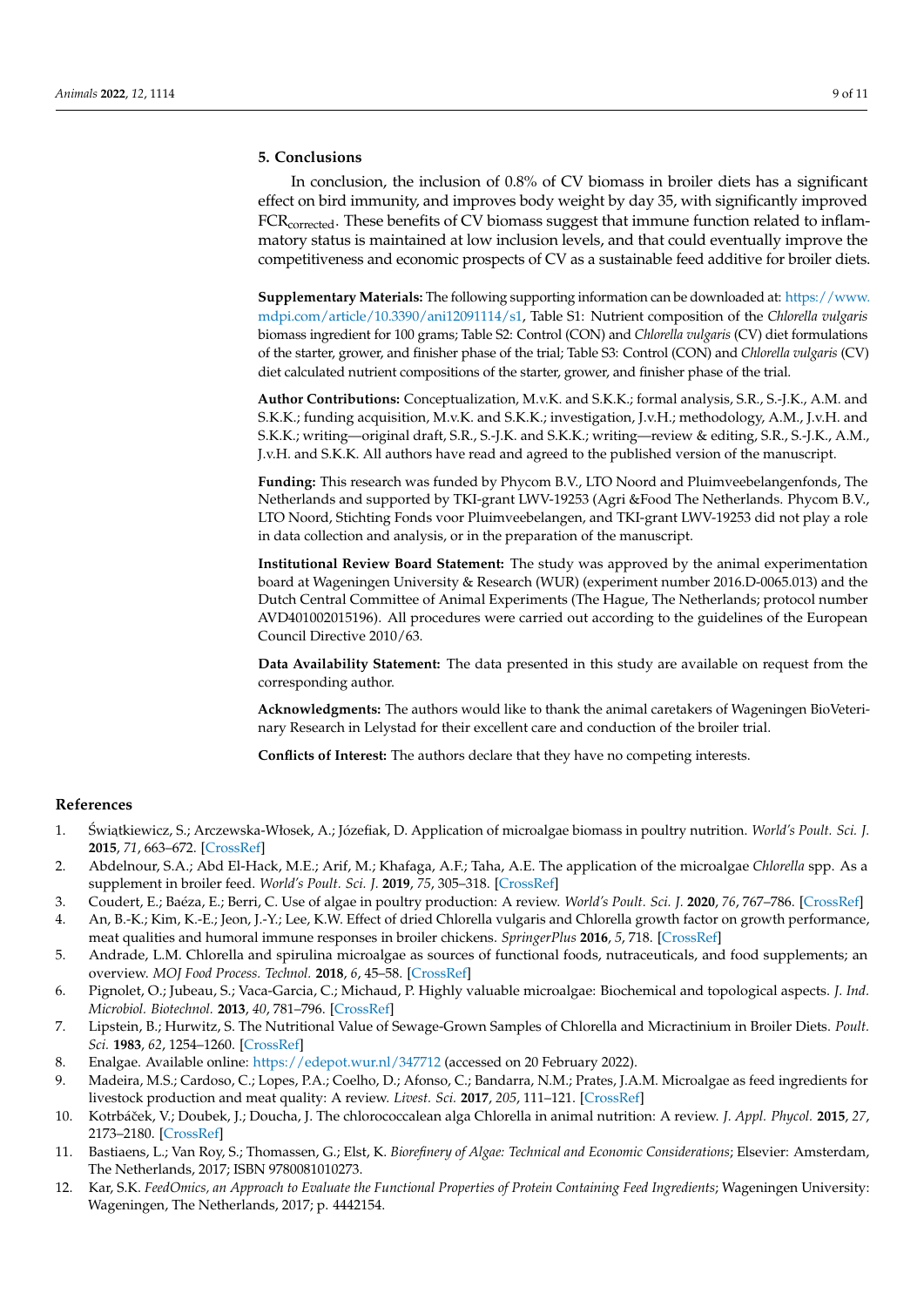- <span id="page-9-0"></span>13. Yan, L.; Lim, S.U.; Kim, I.H. Effect of fermented chlorella supplementation on growth performance, nutrient digestibility, blood characteristics, fecal microbial and fecal noxious gas content in growing pigs. *Asian-Australas. J. Anim. Sci.* **2012**, *25*, 1742–1747. [\[CrossRef\]](http://doi.org/10.5713/ajas.2012.12352) [\[PubMed\]](http://www.ncbi.nlm.nih.gov/pubmed/25049540)
- <span id="page-9-13"></span>14. Camacho, F.; Macedo, A.; Malcata, F. Potential industrial applications and commercialization of microalgae in the functional food and feed industries: A short review. *Mar. Drugs* **2019**, *17*, 312. [\[CrossRef\]](http://doi.org/10.3390/md17060312)
- <span id="page-9-22"></span>15. Mirzaie, S.; Sharifi, S.D.; Zirak-Khattab, F. The effect of a Chlorella by-product dietary supplement on immune response, antioxidant status, and intestinal mucosal morphology of broiler chickens. *J. Appl. Phycol.* **2020**, *32*, 1771–1777. [\[CrossRef\]](http://doi.org/10.1007/s10811-020-02093-5)
- 16. Sugiharto, S. Chlorella vulgaris and Spirulina platensis: Their Nutrient Contents and Bioactive Compounds for Improving Poultry Productivity. *War. Indones. Bull. Anim. Vet. Sci.* **2020**, *30*, 123–138. [\[CrossRef\]](http://doi.org/10.14334/wartazoa.v30i3.2523)
- <span id="page-9-1"></span>17. Alfaia, C.M.; Pestana, J.M.; Rodrigues, M.; Coelho, D.; Aires, M.J.; Ribeiro, D.M.; Major, V.T.; Martins, C.F.; Santos, H.; Lopes, P.A.; et al. Influence of dietary Chlorella vulgaris and carbohydrate-active enzymes on growth performance, meat quality and lipid composition of broiler chickens. *Poult. Sci.* **2021**, *100*, 926–937. [\[CrossRef\]](http://doi.org/10.1016/j.psj.2020.11.034) [\[PubMed\]](http://www.ncbi.nlm.nih.gov/pubmed/33518146)
- <span id="page-9-2"></span>18. Kang, H.K.; Salim, H.M.; Akter, N.; Kim, D.W.; Kim, J.H.; Bang, H.T.; Kim, M.J.; Na, J.C.; Hwangbo, J.; Choi, H.C.; et al. Effect of various forms of dietary Chlorella supplementation on growth performance, immune characteristics, and intestinal microflora population of broiler chickens. *J. Appl. Poult. Res.* **2013**, *22*, 100–108. [\[CrossRef\]](http://doi.org/10.3382/japr.2012-00622)
- <span id="page-9-3"></span>19. Zheng, L.; Oh, S.T.; Jeon, J.Y.; Moon, B.H.; Kwon, H.S.; Lim, S.U.; An, B.K.; Kang, C.W. The Dietary Effects of Fermented Chlorella vulgaris (CBT®) on Production Performance, Liver Lipids and Intestinal Microflora in Laying Hens. *Asian-Australas. J. Anim. Sci.* **2011**, *25*, 261–266. [\[CrossRef\]](http://doi.org/10.5713/ajas.2011.11273) [\[PubMed\]](http://www.ncbi.nlm.nih.gov/pubmed/25049560)
- <span id="page-9-4"></span>20. Mirzaie, S.; Tabarsa, M.; Safavi, M. Effects of extracted polysaccharides from a Chlorella vulgaris biomass on expression of interferon-γ and interleukin-2 in chicken peripheral blood mononuclear cells. *J. Appl. Phycol.* **2020**, *33*, 409–418. [\[CrossRef\]](http://doi.org/10.1007/s10811-020-02301-2)
- <span id="page-9-5"></span>21. CVB. Tabellenboek Veevoeding 2018. Voedernormen Pluimvee en Voederwaarden Voedermiddelen Voor Pluimvee [Livestock Feed Table 2018. Tables Values Poultry Nutrition and Feed Values Raw Materials for Poultry]. 2018. Available online: [https:](https://www.cvbdiervoeding.nl/pagina/10081/downloads.aspx) [//www.cvbdiervoeding.nl/pagina/10081/downloads.aspx](https://www.cvbdiervoeding.nl/pagina/10081/downloads.aspx) (accessed on 20 February 2022).
- <span id="page-9-6"></span>22. Mesa, D.; Muniz, E.; Souza, A.; Geffroy, B. Broiler-Housing Conditions Affect the Performance. *Braz. J. Poult. Sci.* **2017**, *19*, 263–272. [\[CrossRef\]](http://doi.org/10.1590/1806-9061-2016-0346)
- 23. Rodrigues, I.; Choct, M. Feed intake pattern of broiler chickens under intermittent lighting: Do birds eat in the dark? *Anim. Nutr.* **2019**, *5*, 174–178. [\[CrossRef\]](http://doi.org/10.1016/j.aninu.2018.12.002)
- <span id="page-9-7"></span>24. Szőllősi, L.; Béres, E.; Szűcs, I. Effects of modern technology on broiler chicken performance and economic indicators—A Hungarian case study. *Ital. J. Anim. Sci.* **2021**, *20*, 188–194. [\[CrossRef\]](http://doi.org/10.1080/1828051X.2021.1877575)
- <span id="page-9-8"></span>25. Le Floch, J.-P.; Escuyer, P.; Baudin, E.; Baudon, D.; Perlemuter, L. Blood Glucose Area Under the Curve: Methodological Aspects. *Diabetes Care* **1990**, *13*, 172–175. [\[CrossRef\]](http://doi.org/10.2337/diacare.13.2.172)
- <span id="page-9-9"></span>26. R Core Team. R: A Language and Environment for Statistical Computing. Available online: <https://www.r-project.org/> (accessed on 20 February 2022).
- <span id="page-9-10"></span>27. Choi, H.; Jung, S.K.; Kim, J.S.; Kim, K.W.; Oh, K.B.; Lee, P.Y.; Byun, S.J. Effects of dietary recombinant chlorella supplementation on growth performance, meat quality, blood characteristics, excreta microflora, and nutrient digestibility in broilers. *Poult. Sci.* **2017**, *96*, 710–716. [\[CrossRef\]](http://doi.org/10.3382/ps/pew345) [\[PubMed\]](http://www.ncbi.nlm.nih.gov/pubmed/27697932)
- <span id="page-9-11"></span>28. El-Bahr, S.; Shousha, S.; Shehab, A.; Khattab, W.; Ahmed-Farid, O.; Sabike, I.; El-Garhy, O.; Albokhadaim, I.; Albosadah, K. Effect of Dietary Microalgae on Growth Performance, Profiles of Amino and Fatty Acids, Antioxidant Status, and Meat Quality of Broiler Chickens. *Animals* **2020**, *10*, 761. [\[CrossRef\]](http://doi.org/10.3390/ani10050761) [\[PubMed\]](http://www.ncbi.nlm.nih.gov/pubmed/32349360)
- <span id="page-9-12"></span>29. Rezvani, M.; Zaghari, M.; Moravej, H. A survey on Chlorella vulgaris effect's on performance and cellular immunity in broilers. *Int. J. Agric. Sci. Res.* **2012**, *3*, 9–15.
- <span id="page-9-14"></span>30. An, H.; Rim, H.; Jeong, H.; Hong, S.; Um, J.; Kim, H. Hot water extracts of Chlorella vulgaris improve immune function in protein-deficient weanling mice and immune cells. *Immunopharmacol. Immunotoxicol.* **2010**, *32*, 585–592. [\[CrossRef\]](http://doi.org/10.3109/08923971003604778) [\[PubMed\]](http://www.ncbi.nlm.nih.gov/pubmed/20128656)
- <span id="page-9-15"></span>31. Hulst, M.; Van der Weide, R.; Hoekman, A.; Van Krimpen, M. Transcriptional response of cultured porcine intestinal epithelial cells to micro algae extracts in the presence and absence of enterotoxigenic Escherichia coli. *Genes Nutr.* **2019**, *14*, 1–15. [\[CrossRef\]](http://doi.org/10.1186/s12263-019-0632-z)
- <span id="page-9-16"></span>32. Ao, Z.; Kocher, A.; Choct, M. Effects of Dietary Additives and Early Feeding on Performance, Gut Development and Immune Status of Broiler Chickens Challenged with Clostridium perfringens. *Asian-Australas. J. Anim. Sci.* **2012**, *25*, 541. [\[CrossRef\]](http://doi.org/10.5713/ajas.2011.11378)
- <span id="page-9-17"></span>33. Akdis, M.; Burgler, S.; Crameri, R.; Eiwegger, T.; Fujita, H.; Gomez, E.; Klunker, S.; Meyer, N.; O'Mahony, L.; Palomares, O.; et al. Interleukins, from 1 to 37, and interferon-γ: Receptors, functions, and roles in diseases. *J. Allergy Clin. Immunol.* **2011**, *127*, 701–721.e70.
- <span id="page-9-18"></span>34. Asasi, K.; Mohammadi, A.; Boroomand, Z.; Hosseinian, S.A.; Nazifi, S. Changes of several acute phase factors in broiler chickens in response to infectious bronchitis virus infection. *Poult. Sci.* **2013**, *92*, 1989. [\[CrossRef\]](http://doi.org/10.3382/ps.2012-02902)
- <span id="page-9-19"></span>35. Kuwahara, N.; Yamaguchi, M.; Tanaka, A.; Ohta, S.; Uno, T.; Uchida, Y.; Manabe, R.; Jinno, M.; Hirai, K.; Miyata, Y.; et al. Inhibitory Effects of Chlorella Extract on Airway Hyperresponsiveness and Airway Remodeling in a Murine Model of Asthma. *Showa Univ. J. Med. Sci.* **2019**, *31*, 1–12. [\[CrossRef\]](http://doi.org/10.15369/sujms.31.1)
- <span id="page-9-20"></span>36. Ewart, H.S.; Bloch, O.; Girouard, G.S.; Kralovec, J.; Barrow, C.J.; Ben-Yehudah, G.; Suárez, E.R.; Rapoport, M.J. Stimulation of Cytokine Production in Human Peripheral Blood Mononuclear Cells by an Aqueous Chlorella Extract. *Planta Med.* **2007**, *73*, 762–768. [\[CrossRef\]](http://doi.org/10.1055/s-2007-981544) [\[PubMed\]](http://www.ncbi.nlm.nih.gov/pubmed/17611933)
- <span id="page-9-21"></span>37. Choi, C.I. Astaxanthin as a peroxisome proliferator-activated receptor (PPAR) modulator: Its therapeutic implications. *Mar. Drugs* **2019**, *17*, 242. [\[CrossRef\]](http://doi.org/10.3390/md17040242) [\[PubMed\]](http://www.ncbi.nlm.nih.gov/pubmed/31018521)